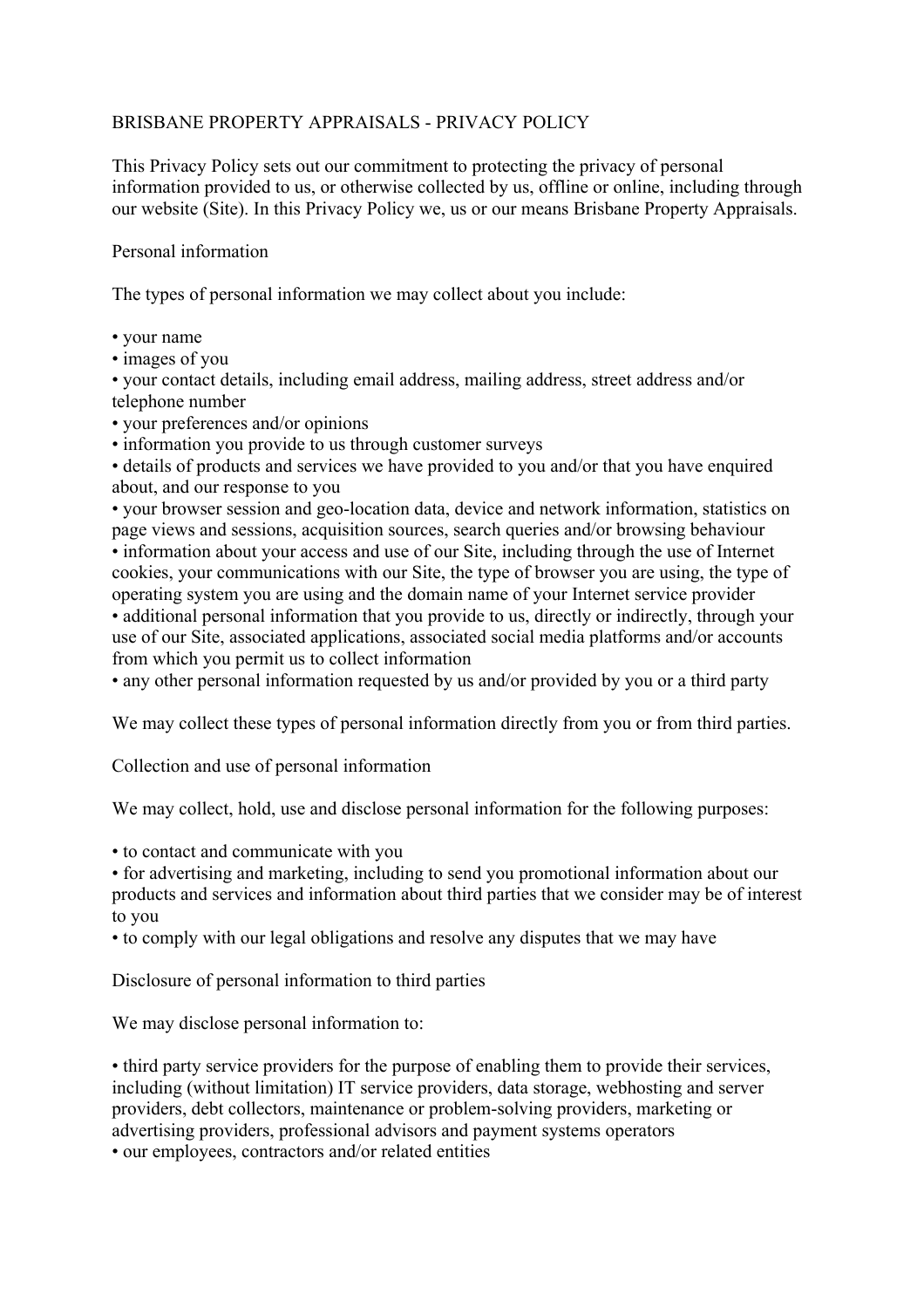• anyone to whom our business or assets (or any part of them) are, or may (in good faith) be, transferred

• credit reporting agencies, courts, tribunals and regulatory authorities, in the event you fail to pay for goods or services we have provided to you

• courts, tribunals, regulatory authorities and law enforcement officers, as required by law, in connection with any actual or prospective legal proceedings, or in order to establish, exercise or defend our legal rights

• third parties, including agents or sub-contractors, who assist us in providing information, products, services or direct marketing to you. This may include parties located, or that store data, outside of Australia

• third parties to collect and process data, such as Google Analytics or other relevant businesses. This may include parties that store data outside of Australia

By providing us with personal information, you acknowledge that some third parties may not be regulated by the Privacy Act and the Australian Privacy Principles in the Privacy Act and if any third party engages in any act or practice that contravenes the Australian Privacy Principles, it would not be accountable under the Privacy Act and you will not be able to seek redress under the Privacy Act.

Your rights and controlling your personal information

Choice and consent: Please read this Privacy Policy carefully. By providing personal information to us, you consent to us collecting, holding, using and disclosing your personal information in accordance with this Privacy Policy. You do not have to provide personal information to us, however, if you do not, it may affect your use of this Site or the products and/or services offered on or through it.

Information from third parties: If we receive personal information about you from a third party, we will protect it as set out in this Privacy Policy. If you are a third party providing personal information about somebody else, you represent and warrant that you have such person's consent to provide the personal information to us.

Restrict: If you have previously agreed to us using your personal information for direct marketing purposes, you may change your mind at any time by contacting us using the details below.

Access: You may request details of the personal information that we hold about you. An administrative fee may be payable for the provision of such information.

Correction: If you believe that any information we hold about you is inaccurate, out of date, incomplete, irrelevant or misleading, please contact us using the details below. We will take reasonable steps to correct any information found to be inaccurate, incomplete, misleading or out of date.

Complaints: If you wish to make a complaint about how we have handled your personal information, please contact us using the details below and provide us with full details of the complaint. We will promptly investigate your complaint and respond to you, in writing, setting out the outcome of our investigation and the steps we will take to deal with your complaint